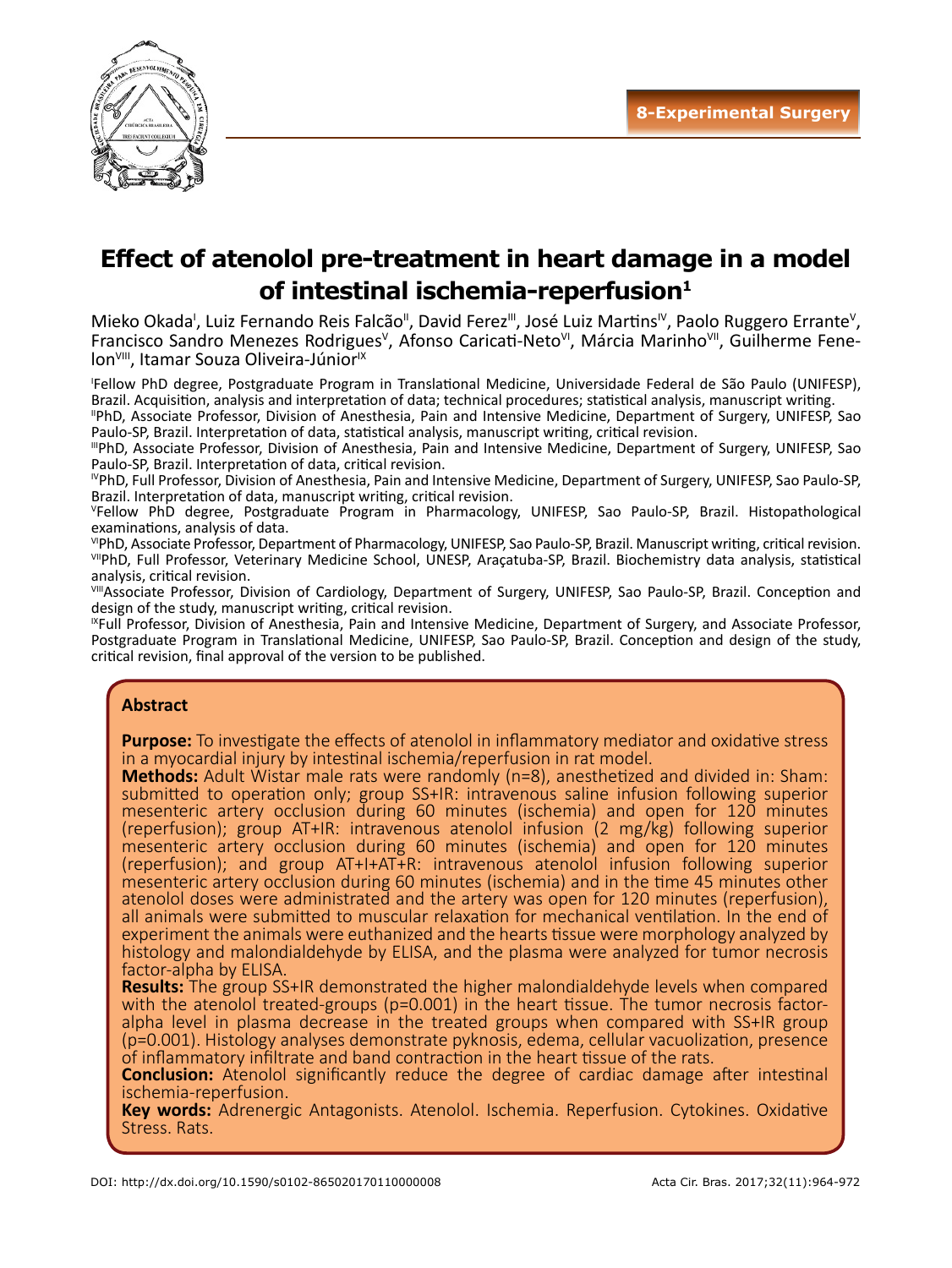## **■ Introduction**

Ischemia and reperfusion (IR) injury of the intestine has been a significant health problem in terms of morbidity and mortality in many instances, such as abdominal aortic aneurysm surgery, intestinal transplantation, strangulated hernias, neonatal necrotizing enterocolitis, and other situations<sup>1</sup>. The intestinal IR can result in collapse of the systemic circulation (e.g., hypovolemic and septic shock) as well demonstrate $2-5$ .

Intestinal IR damages the intestinal mucosal barrier and induces systemic inflammation through the endogenous generation of the oxygen-derived free radicals (OFRs), proinflammatory cytokines (e.g. TNFalpha), and a large amount of nitric oxide (NO) from inducible NO synthase (iNOS), thus, leading to the inflammatory injury and cell apoptosis<sup>5-7</sup>. The local and systemic inflammatory responses were caused by generation of a variety of proinflammatory mediators, such as TNF-alpha and oxygen free radicals in the circulation results in the systemic inflammatory response syndrome, one of major causes for morbidity and mortality during illness in general<sup>5,8</sup>.

Activated polymorphonuclear neutrophils (PMN) and proinflammatory cytokines are then released into the systemic circulation, interact with the vascular endothelium of distant organs, therefore, contributing to the systemic inflammatory response<sup>8,9</sup>.

Atenolol (an earlier-generation beta-1-selective blocker) is an antihypertensive agent with cardiac selectivity offer theoretical advantages over non-selective drugs in patients with bronchial asthma, peripheral vascular disease<sup>10</sup>, decreased cardiac output, systolic and diastolic blood pressure, and reflex orthostatic hypotension $11$ . Here we tested the hypothesis that treatment with AT would inhibit proinflammatory cytokine and diminish the production of oxygen free radicals in intestinal IR-induced heart injury in rats.

# **■ Methods**

This study was approved by the Animal Experimentation Ethics Committee (CEUA - 5980160514), Universidade Federal de São Paulo (UNIFESP), complying with the guidelines of the Brazilian College of Animal Experimentation (COBEA).

Adult, male Wistar albino rats (n=32) weighing between 260 and 310 g, from the Center for Experimental Models Development in Medicine and Biology (UNIFESP) were used. Five animals per cage were kept with free access to filtered water and rodent chow (SuppraLab®, São Paulo, Brazil) under standard conditions of light (12/12 h dark cycle), humidity (45-55%) and temperature (25°C).

## *Experimental design and Surgery*

After weighing, animals were anesthetized with a combination of xylazine (8-10 mg/kg; Ceva, São Paulo, Brazil) and ketamine (60-80 mg/kg; Cristália, São Paulo, Brazil) intramuscular injection the abdomen and groin were shaved and washed with 10% povidone iodine, intraperitonially injection at pancuronium (1 mg/kg) for muscle relaxation following mechanical ventilation (tidal volume, 5 mL/kg; positive end-expiratory pressure, 2 cmH<sub>2</sub>O; fraction inspired of oxygen, 21% and respiratory rate, 60-70 ipm). The femoral vein was catheterized for fentanyl infusion (2 μg/ kg/h). After confirmation of anesthetic plan, the midline laparotomy was performed and the superior mesenteric artery was identified, dissected and repaired, except in the Sham group. In all groups after mesenteric clamping the abdominal incision were then closed with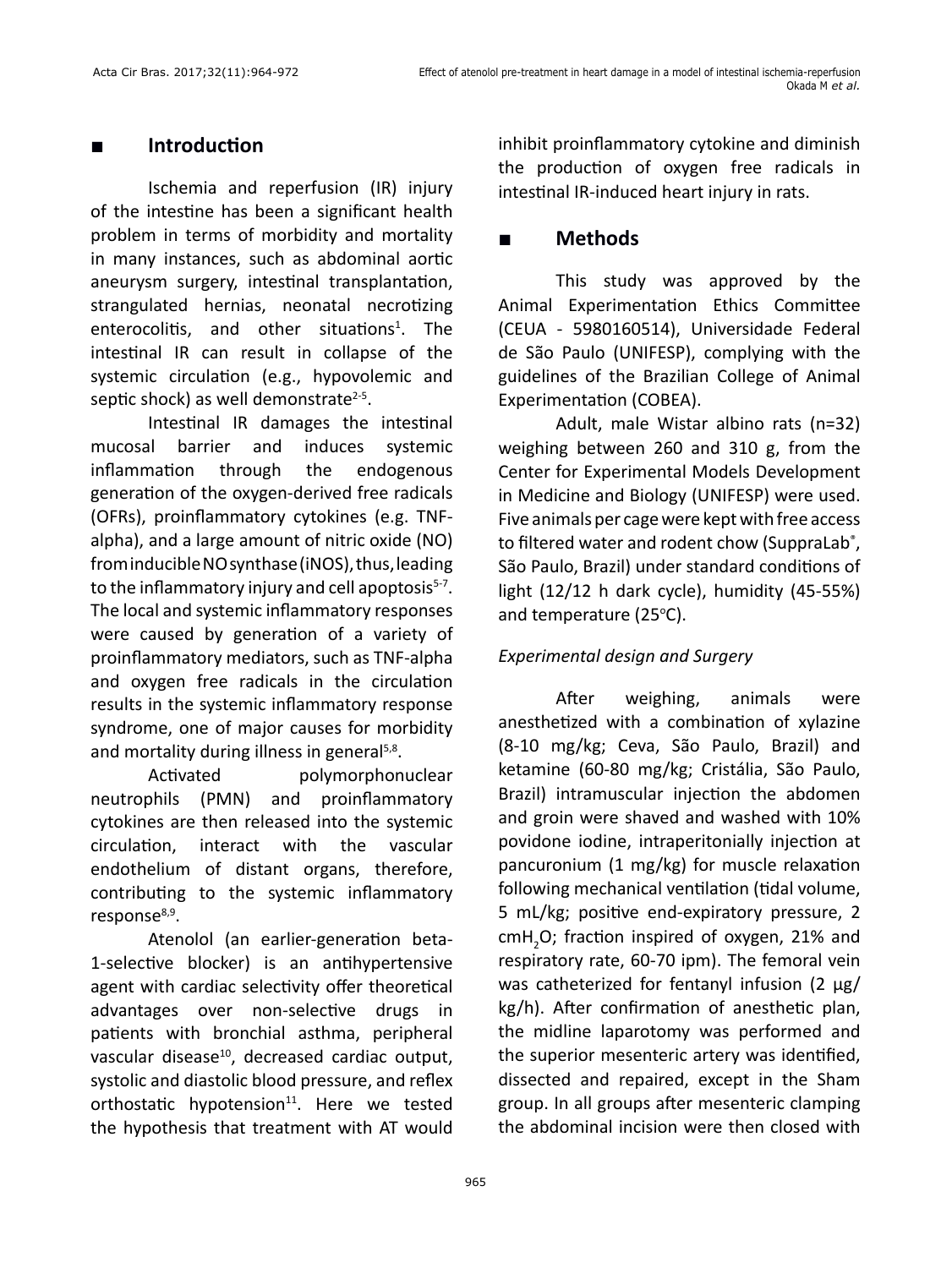2-0 suture, opened for clamp removal and closed again until the end of reperfusion (the intestinal tract was placed between gauze pads that had been soaked with warmed 0.9% NaCl solution). The occlusion of the superior mesenteric artery was confirmed by observing loss of pulsation of the mesenteric artery and its branches as well as paleness of the jejunum and ileum and the blood recirculation was performed with a clip removal (confirmed by observing the pulsation of the artery and its branches on the intestine).

The animals were divided (n= 8/group) in: Sham: operated only; SS+IR: intravenous saline solution for 30 min following by superior mesenteric artery occluded for 60 min and 120 min of reperfusion; AT+IR: intravenous AT for 30 min following by superior mesenteric artery occluded for 60 min and 120 min of reperfusion; AT+I+AT+R: intravenous AT for 30 minutes following by superior mesenteric artery occluded for 60 min, and in the time 30 min of ischemia other dose of AT was administered and 120 min of reperfusion.

#### *Atenolol protocol*

Atenolol (Sigma, São Paulo, Brazil; 2 mg/kg) solution was administered (by femoral vein) 30 minutes before ischemia (group AT+IR) or 30 minutes before and after ischemia (group  $AT+I+AT+R$ ).

#### *Cytokine analyses*

Blood sample of each animal was collected through cardiac puncture just before the sacrifice followed immediately by the centrifugation of the samples and stored at -80°C until measurement of TNF-alpha. The detection of TNF-alpha in plasma of each animal was determined by the quantitative sandwich enzyme-linked immuno-sorbent assay techniques according to the manufacturer's

instructions (Rat TNF-**α** ELISA Kit® , R&D System, Minnesota, USA).

### *Biochemical analyses*

In the end of experiment, after cardiac puncture, anesthetized animals were euthanatized by T-61 Euthanasia Solution® (Schering-Plough, SP, Brazil) and the thoracotomy was performed and the heart was immediately removed and washing for removing the debris as well as the fat tissue around, the samples were divided for biochemical (stored at -80°C) and histological analyses.

After reperfusion, myocardial tissue was homogenized in ice-cold phosphate buffer to make a 10% homogenate. Then the homogenate was centrifuged at 3.000 rpm for 15 min.

## *Malondialdehyde analyses*

The lipid peroxidation is used for a index of oxygen free radical production. The tissue samples were homogenized in 1 mL of 1.15% KCl (Synth, São Paulo, Brazil) with sonicator (Q700® , QSonica, Connecticut, USA). The MDA content in cardiac tissue was measured using an OxiSelect™ MDA Adduct ELISA kit (Cell Biolabs, Inc., CA, USA) using a spectrophotometer (Genesys, Thermo Scientific, MA, USA) in absorbance at 450 nm.

#### *Histologic evaluation*

The other part of heart was fixed in 10% formalin, embedded in paraffin, and sections of 4-5 μm were done. The slides were stained with hematoxylin and eosin (HE) and evaluated under an optical microscope (x400 and x1.000) (Zeiss Axion Image A2® , Oberkochen, Germany) by an experienced pathologist blinded, descriptive analysis, to the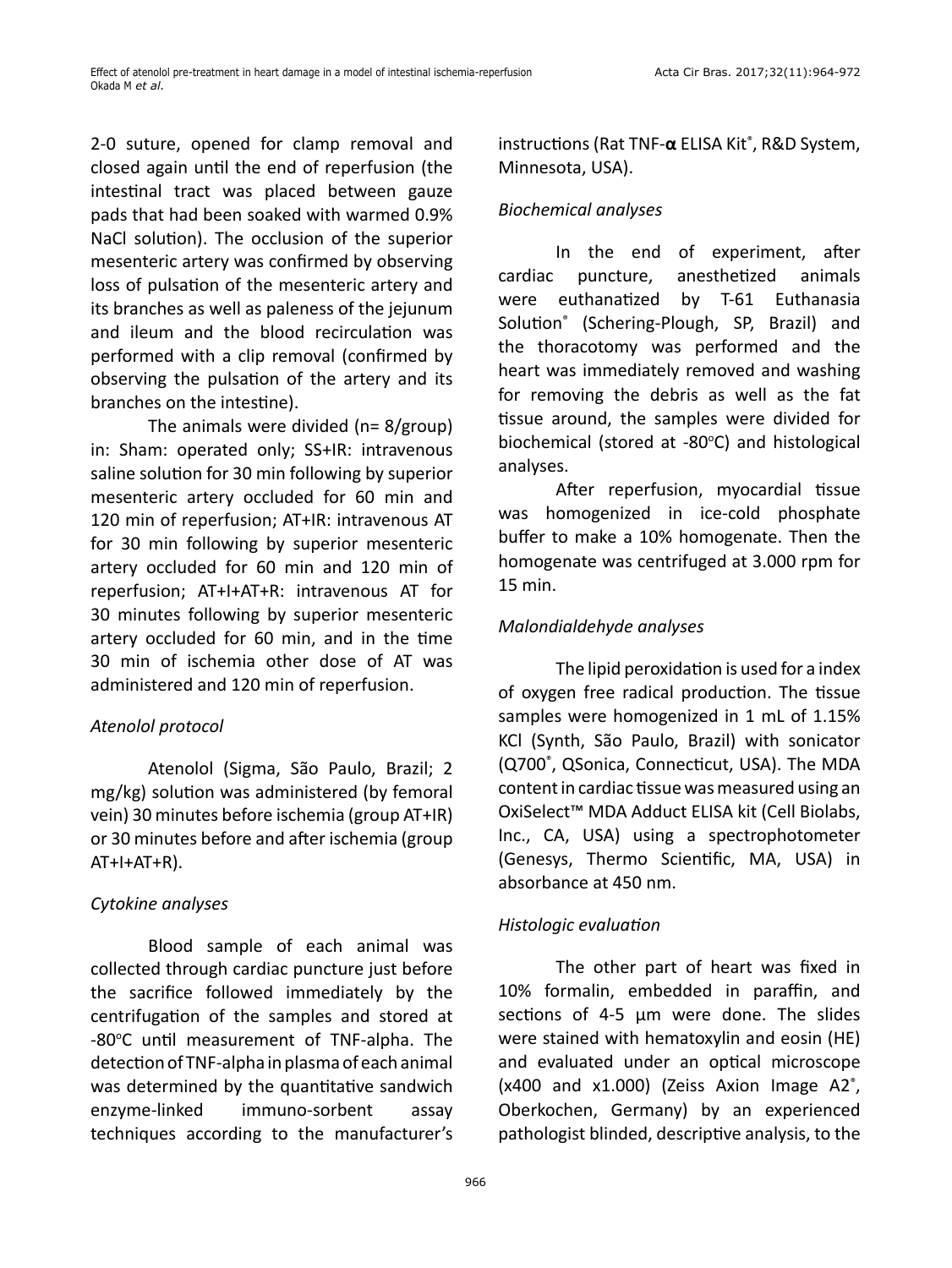different groups. On histologic examination, the myocardium lesions were classified according to the presence of: hyperemic blood vessels, pyknosis, inflammatory infiltration, cardiomyocytes degeneration, loss of striation and interstitial edema.

The score for cardiac damage analysis was adapted from Aneja *et al*. 12: 0= is no damage; 1 (mild)= hyperemic blood vessels, pyknosis; 2 (moderate)= hyperemic blood vessels, pyknosis and inflammatory infiltration; 3 (severe)= hyperemic blood vessels, pyknosis, inflammatory infiltration and cardiomyocytes degeneration; 4 (highly severe)= the same condition of score 3 with loss of striation.

#### *Statistical analysis*

Histological sections were interpreted by professionals blinded to the group and timing of the experiments. Quantitative data were summarized as means and standard deviations (m±SD) and compared using oneway analysis-of variance (ANOVA) using a SPSS software 13.0 (SPSS Inc., IL, USA). *P*<0.05 were considered statistically significant.

#### **■ Results**

All animals survived during the total time of experiment. The MDA content (Figure 1) of heart samples from Sham (2.43  $\pm$  0.28 pmol/mg) animals was statically significant when compared with all others groups (*P* = 0.001). The level of MDA in group SS+IR (8.0 ± 0.37 pmol/mg) was higher when compared with the treated groups. On the other hand, average MDA contents of tissues from AT+IR  $(5.6 \pm 0.35 \, \text{pmol/mg})$  and AT+I+AT+R (5.15 ± 0.49 pmol/mg) groups were statistically different (*P* < 0.05).



**Figure 1** - Effect of AT on tissue MDA level after intestinal IR. Average MDA level of tissue samples collected from sham operated control, IR control, AT+IR, and AT+I+AT+R groups. Data are expressed as the mean  $\pm$  standard deviation of the mean ( $p <$ 0.05, ANOVA, Tukey post hoc.).

TNF-alpha level (Figure 2) in the plasma samples from Sham  $(87.75 \pm 5.339 \text{ pg/mL})$ group was statistical significant when compared with all others group ( $P = 0.001$ ). In the group SS+IR (288.37  $\pm$  10.04 pg/mL) the TNF-alpha was increased when compared with AT+IR (226.50 ± 26.19 pg/mL) group (*P* = 0.001) and AT+I+AT+R (194.25 ± 32.60 pg/mL) group (*P* = 0.001). The statistical difference was observed between AT+IR and AT+I+AT+R (*P* < 0.05).



**Figure 2** - Effect of AT on plasma TNF-alpha level after intestinal IR. Average TNF-alpha level of plasma samples collected from sham operated control, IR control, AT+IR, and AT+I+AT+R groups. Data are expressed as the mean ± standard deviation of the mean (p < 0.05, ANOVA, Tukey post hoc.).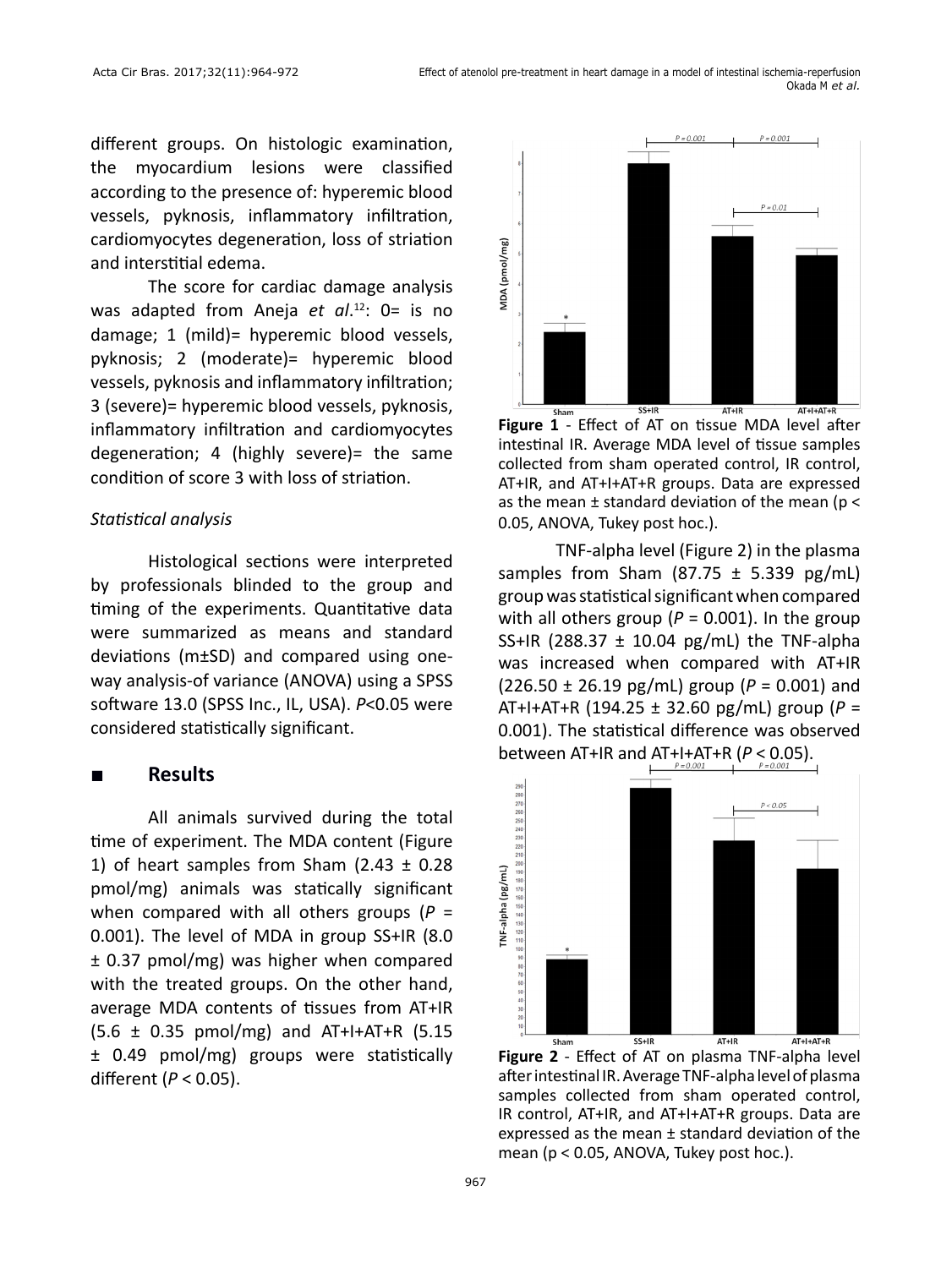The histological analysis was performed using the cardiac tissue from each group and the description made by two pathologists who were unaware groups to which the samples belong. The most several alterations were observed in the SS+IR, interstitial edema, hyperemic blood vessels, pyknosis, inflammatory infiltration and derangement of myocardium fibers. In the Sham group, normal configuration was evident. Pretreatment with one and two AT doses resulted in reduction of damage (Figures 3 and 4). The score of cardiac tissue damage (Figure 5) was significant when compared the group SS+IR (3.85  $\pm$  0.35) with the treated groups  $(P = 0.001)$ .



**Figure 3** - Photomicrographs of the cardiac tissue from Sham, saline solution and ischemiareperfusion (SS+IR), and atenolol treated groups (AT+IR and AT+I+AT+R). Observe in SS+IR group the damage tissue with derangement of myocardium fibers and band contraction, dispersed pyknotic nucleus (*arrows*), hyperemic blood vessels (*arrowhead*), and interstitial edema (*\**). In pretreated groups (AT+IR and AT+I+AT+R) this effects were diminished. HE, x400.



**Figure 4** - Photomicrographs of the cardiac tissue from Sham, saline solution infusion and ischemiareperfusion (SS+IR), and atenolol pretreated groups (AT+IR and AT+I+AT+R). Observe in SS+IR group the presence at pyknotic nucleus (*arrows*), degeneration of cardiomyocytes evidenced by loss of striations and no presence of this alterations in the treated groups. HE, x1.000.



**Figure 5** - The cardiac tissue injury scores in rats submitted to intestinal ischemia-reperfusion (IR) associated or not to the treatment with atenolol (AT), according to the morphological evaluation. Data are expressed as the mean  $\pm$  standard deviation of the mean (p < 0.05, ANOVA, Tukey post hoc.).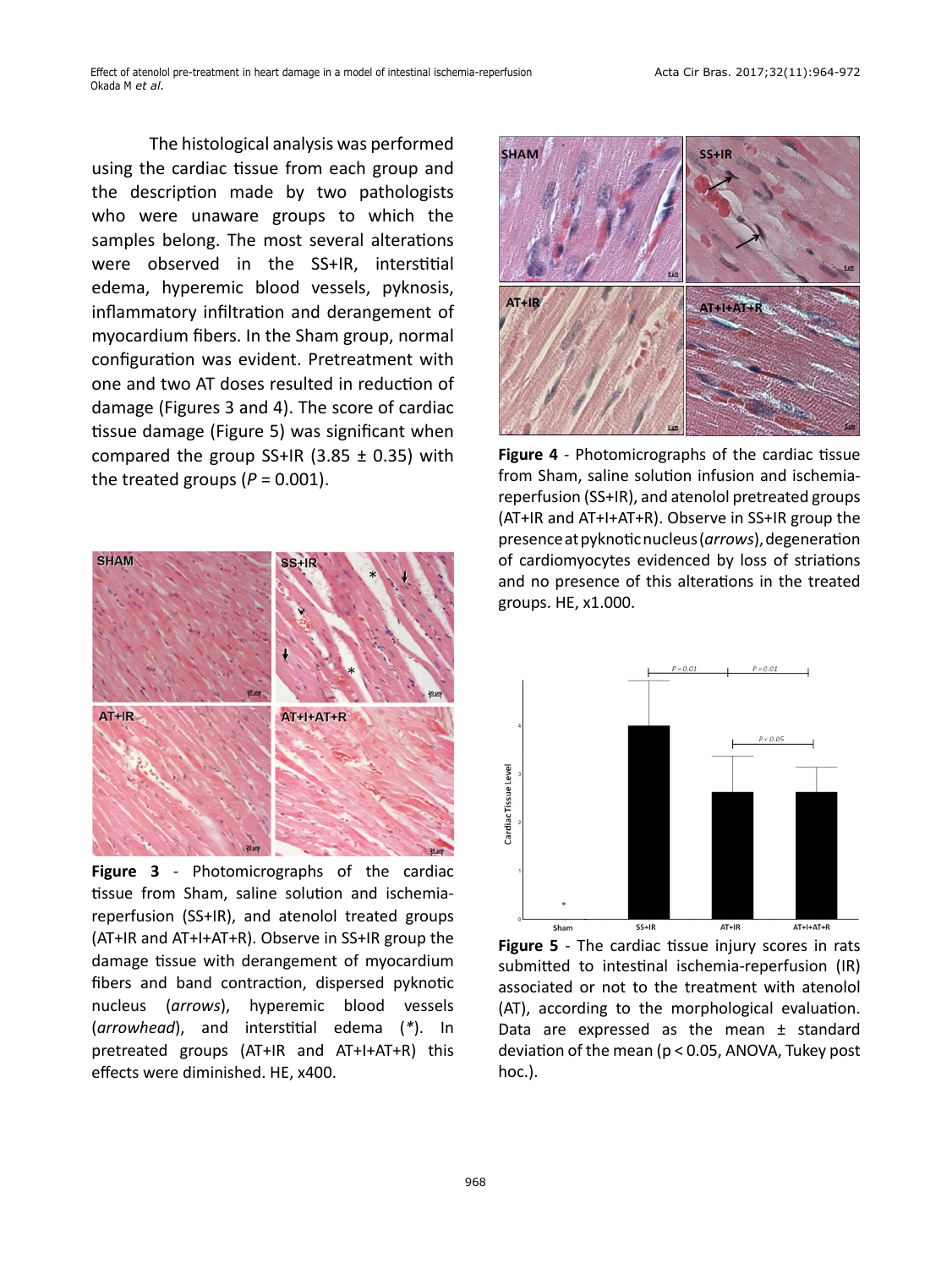#### **■ Discussion**

The present work showed in an acute rat model of intestinal ischemia-reperfusion that administration of AT before ischemia and during reperfusion protects the heart against systemic inflammation by the generation of the oxygen-derived free radicals and TNFalpha and all animals survived at the end of experiment.

The phenomenon of intestinal ischemia and reperfusion is a frequent event in the clinic and is associated with deleterious effects on the distance organs, especially the heart. The IR, and consequent oxidative stress is associated with medical and surgical conditions such as: sepsis, arterial occlusive trauma, cardiac arrest, thrombosis, embolism, vasospasm, transplantation and resection of organs and myocardial infarction $13$ .

Intestinal ischemia followed by reperfusion is closely related to the generation and modulation of reactive oxygen species phenomenon. Local changes in the gut promote humoral and cellular responses that, spread into the bloodstream, affect the homeostasis by inducing cardiac tissue related responses with generation of the oxygen-derived free radicals $1,14-17$ . Inflammatory cells and free radicals have been shown to contribute to cardiac dysfunction caused by intestinal ischemia-reperfusion injury<sup>18,19</sup>.

Malondialdehyde (MDA), the product of lipid peroxidation, is a good marker of free radical-mediated damage and oxidative stress. Increased levels of lipidic peroxidation products, by measurement of MDA, have been associated with various conditions and pathological states of diseases, including states of ischemia and reperfusion. The increases of oxygen inside cells favor the production of free radicals, causing damage in biological membranes rich in lipids<sup>19</sup>.

We observed in our study, the MDA

content of heart samples from Sham animals was statically significant when compared with all others groups, and level of MDA in group SS+IR was higher when compared with the treated groups.

The NADPH oxidase is a group of enzymes with oxidase intracellular expression, perinuclear and present in many tissues, and their presence in significant cardiovascular tissue<sup>20</sup>. This system is involved in the production of reactive oxygen species, vasomotor control and apoptosis. Inflammatory cytokines, including TNF-alpha, act as modulators of gene expression of NADPH system<sup>21</sup>.

In our study, TNF-alpha level in the plasma of pre-treated groups, were decreased when compared with SS+IR, and statistical difference was observed between AT+IR and AT+I+AT+R groups. The TNF-alpha derived from macrophages can be interacting with endothelial cells, inducing the expression of adhesion molecules ICAM-1, VCAM-1 and E-selectin, permitting the access of leukocytes in inflammatory focus, favoring adherence, chemotaxis, degranulation and oxidative burst<sup>22</sup>. Previous reports demonstrated the importance of TNF-alpha in lesions and lethality associated with ischemia and reperfusion, evaluated local and systemic lesions, and the use of strategies to diminish TNF-alpha production are associated with reduction of lethality<sup>23</sup>.

In relation to intestine lesion, besides local tissue damage, occurs the risk of systemic compromise by the amplification of process to distant organs, e.g. heart $24,25$ . This hypothesis can be reinforce by the histological analysis of heart, where most several alterations were observed in the SS+IR group. Intestinal ischemia active sympatric nervous system, can be resulting increase of arterial blood pressure<sup>26</sup>, with more blood inside heart, making the myocardium muscle work with more power to eject this blood to the rest of body, with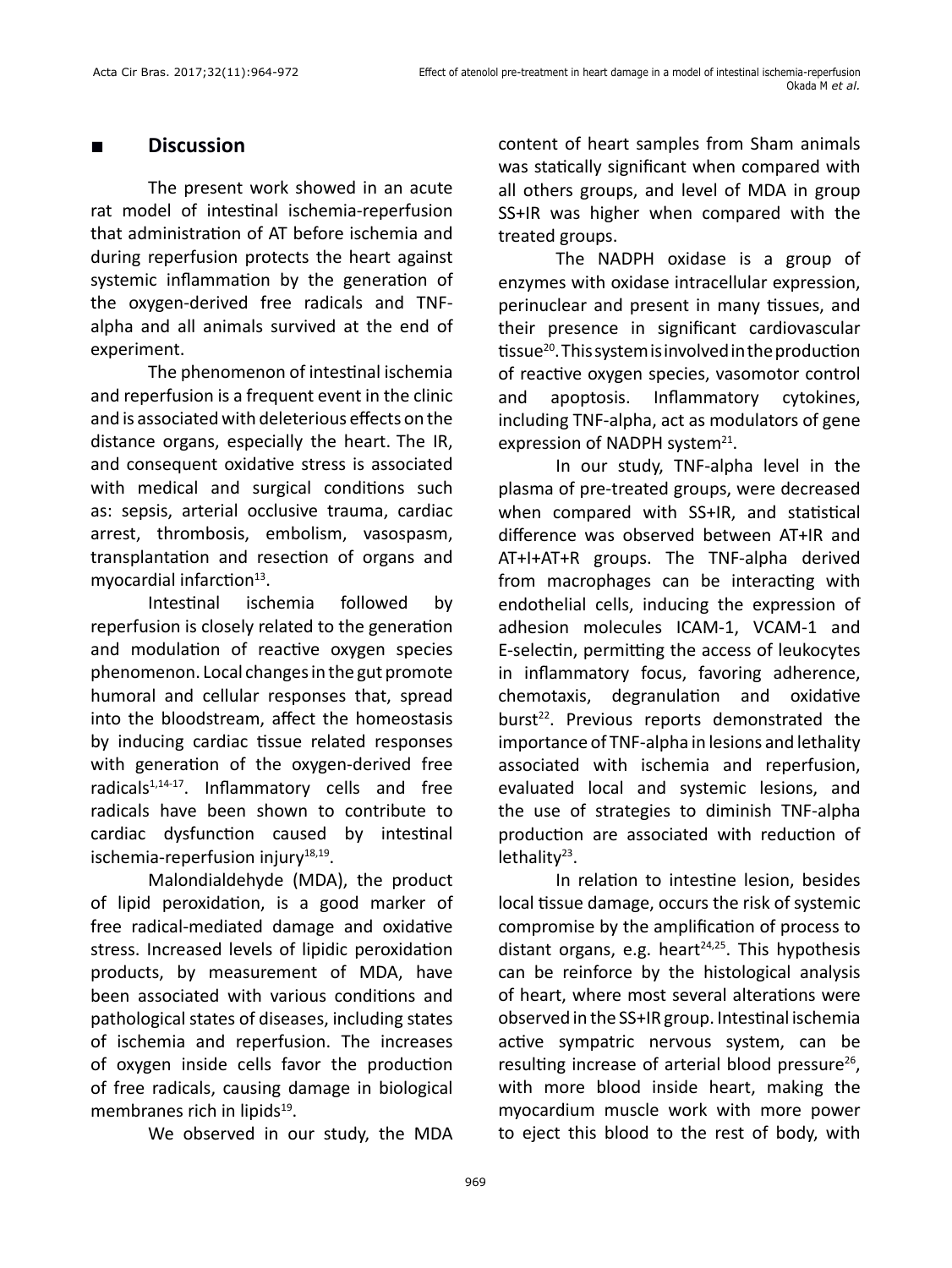increase of intracellular calcium, oxygen and metabolites. Theses intracellular products can be response with dysfunction in myocardial contraction and relaxation, a consequence of intestinal ischemia-reperfusion in experimental animal $s^{19,27}$ .

The actions of beta-blocker were different in the lipophilicity, cardioselectivity, and vasodilatation. Drugs, such as carvedilol, metoprolol and labetalol are lipid solubility and have peripheral vasodilators effects; other drugs, such atenolol and practolol are not lipid solubility and not have peripheral vasodilator effects, moreover possess cardiac selectivity<sup>10,28,29</sup>.

Earlier studies have shown that carvedilol, a beta-blocker commonly used to treat cardiovascular diseases, such as hypertension, prevents lipid peroxidation and depletion of endogenous antioxidants $28$ .

Atenolol, a beta-1-selective blocker, is implicating with cross-talk between adrenoceptors and adenosine receptors to promote cardioprotection and other cytoprotective effects29. Campos *et al*. 30 where AT attenuated the motor and neural dysfunctions in rat small bowel caused by ischemia-reperfusion.

Ischemia-reperfusion injury of the gastrointestinal tract not only causes local damage, but may also be a factor in the development of multiple organ dysfunction syndrome associated with reperfusion injury, and atenolol, probably cause inference in adenosine receptors to promote local and systemic cytoprotection<sup>30</sup>. In our experiments, the heart injury was distally induced, by intestinal IR, as well the preventive action, by AT infusion.

The extrapolation the cardiac dysfunction in a rat model of intestinal IR to the human patients is necessary extreme caution, because was expected, in humans, to reduce diastolic filling and ejection fraction when exist intestinal hypoperfusion. In this context, the study of new pharmacological interventions is very important to reduce organic lesions caused by intestinal ischemia and reperfusion, with important repercussion in mortality of patients.

## **■ Conclusion**

The treatment with atenolol attenuated the cardiac dysfunctions in rat small bowel caused by ischemia-reperfusion.

## **■ References**

- 1. Stallion A, Kou TD, Latifi SQ, Miller KA, Dahms BB, Dudgeon DL, Levine AD. Ischemia/reperfusion, a clinically relevant model of intestinal injury yielding systemic inflammation. J Pediatr Surg. 2005;40:470- 7. doi: 10.1016/j.jpedsurg.2004.11.045.
- 2. Mallick IH, Yang W, Winslet MC, Seifalian AM. Ischemia-reperfusion injury of the intestine and protective strategies against injury. Dig Dis Sci. 2004;49:1359-77. PMID: 15481305.
- 3. Sato Y, Itagaki S, Oikawa S, Ogura J, Kobayashi M, Hirano T, Sugawara M, Iseki K. Protective effect of soy isoflavone genistein on ischemia-reperfusion in the rat small intestine. Biol Pharm Bull. 2011;34:1448-54. PMID: 21881232.
- 4. Wen SH, Li Y, Li C, Xia ZQ, Liu WF, Zhang XY, Lei WL, Huang WQ, Liu KX. Ischemic postconditioning during reperfusion attenuates intestinal injury and mucosal cell apoptosis by inhibiting Jak/STAT signaling activation. Shock. 2012;38:411-9. doi: 10.1097/SHK.0b013e3182662266.
- 5. Zhang F, Tong L, Qiao H, Dong X, Qiao G, Jiang H, Sun X. Taurine attenuates multiple organ injury induced by intestinal ischemia reperfusion in rats. J Surg Res. 2008;149(1):101-9. doi: 10.1016/j. jss.2007.12.781.
- 6. Cámara-Lemarroy CR, Guzmán-de la Garza FJ, Alarcón-Galván G, Fernández-Garza NE. The effects of NMDA receptor antagonists over intestinal ischemia/reperfusion injury in rats. Eur J Pharmacol. 2009;621(1-3):78-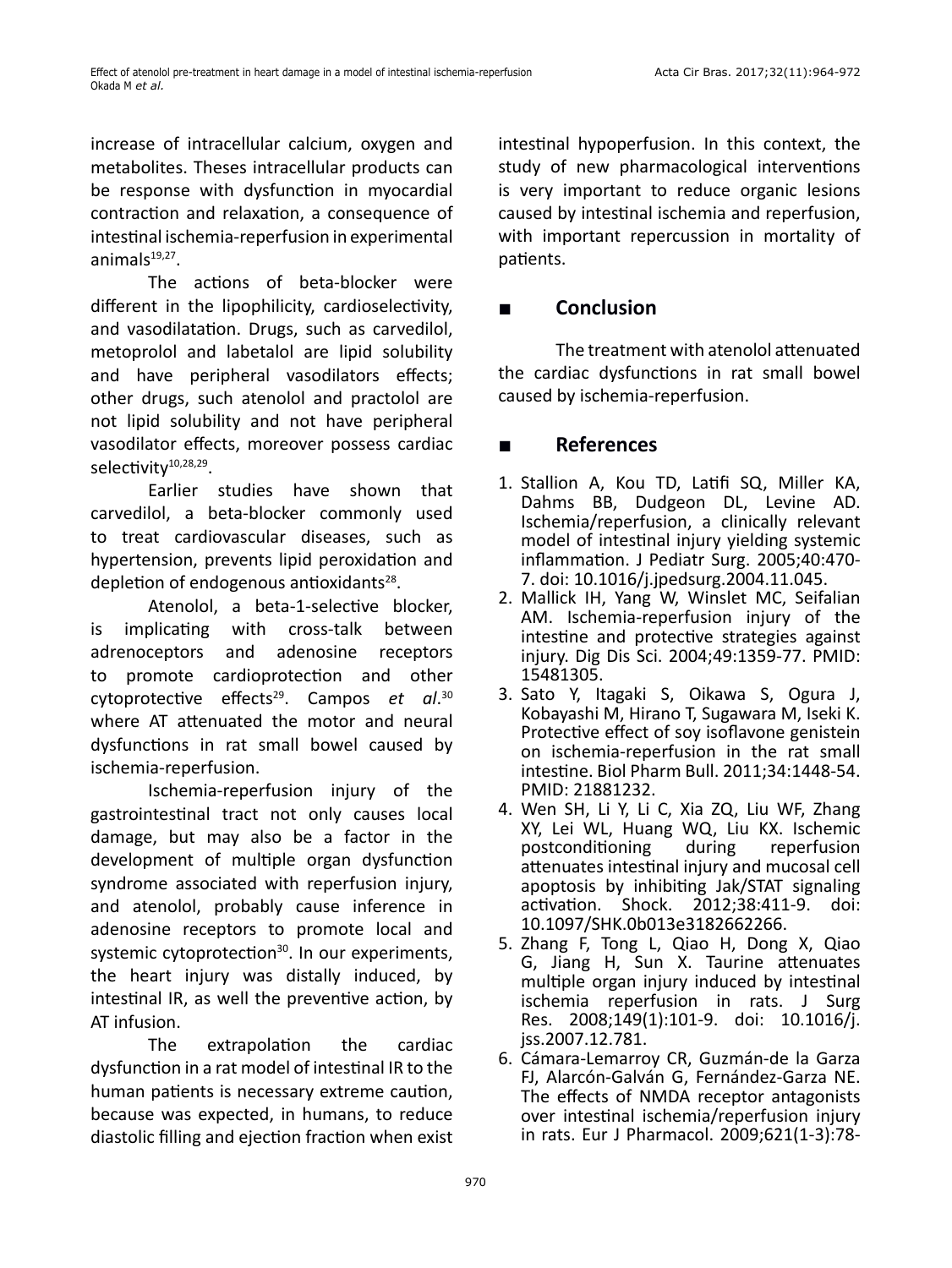85. doi: 10.1016/j.ejphar.2009.08.038.

- 7. Takeshita M1, Tani T, Harada S, Hayashi H, Itoh H, Tajima H, Ohnishi I, Takamura H, Fushida S, Kayahara M. Role of transcription factors in small intestinal ischemiareperfusion injury and tolerance induced by ischemic preconditioning. Transpl Proc. 2010;42:3406-13. doi: 10.1016/j. transproceed.2010.06.038.
- 8. Aprahamian CJ, Lorenz RG, Harmon CM, Dimmit RA. Toll-like receptor 2 is protective of ischemia-reperfusion mediated smallbowel injury in a murine model. Pediatr Crit Care Med. 2008;9:105-9. PMID: 17906593.
- 9. Tian XF, Yao JH, Li YH, Zhang XS, Feng BA, Yang CM, Zheng SS. Effect of nuclear factor kappa B on intercellular adhesion molecule-1 expression and neutrophil infiltration in lung injury induced by intestinal ischemia/ reperfusion in rats. World J Gastroenterol. 2006;12:388-92. doi: 10.3748/WJG.v12. i3.388.
- 10.Barnett MJ, Milavetz G, Kaboli PJ. beta-Blocker therapy in veterans with asthma or chronic obstructive pulmonary disease.<br>Pharmacotherapy. 2005;25(11):1550-9. Pharmacotherapy. 2005;25(11):1550-9. PMID: 16232018.
- 11.Machackova J, Sanganalmath SK, Barta J, Dhalla KS, Dhalla NS. Amelioration of cardiac remodeling in congestive heart failure by beta-adrenoceptor blockade is associated with depression in sympathetic activity. Cardiovasc Toxicol. 2010;10:9-16. doi: 10.1007/s12012-009-9058-y.
- 12.Aneja R, Hake PW, Burroughs TJ, Denenberg AG, Wong HR, Zingarelli B. Epigallocatechin, green tea polyphenol, attenuates myocardial ischemia reperfusion injury in rats. Mol Med. 2004;10(1-6):55-62. PMID: 15502883.
- 13.Weil MH, Becker LB, Bundinger T. Workshop executive summary report, postresuscitative and initial utility in life saving efforts (PULSE). Circulation. 2001;103:1182-4. PMID: 11238256.
- 14.Bolli R, Jeroudi MO, Patel BS. Direct evidence that oxygen-derived free radicals contribute to postischemic myocardial dysfunction in the intact dog. Proc Natl Acad Sci USA. 1989;86:4695-9. PMID: 2543984.
- 15.Carden DL, Granger DN. Pathophysiology of Ischemia-reperfusion injury. J Pathol. 2000;190:255-66. PMID: 10685060.
- 16.Kloner RA, Przyklenk K, Campbell CA. Coronary reperfusion following experimental myocardial infarction. J Card Surg. 1987;2:291-7. PMID: 2979979.
- 17.Zweier JL, Flaherty JT, Weisfeldt M. Direct measurement of free radical generation following reperfusion of ischemic myocardium. Proc Natl Acad Sci USA. 1987;84:1404-7. PMID: 3029779.
- 18.Ferdinandy P, Danial H, Ambrus I, Rothery RA, Schulz R. Peroxynitrite is a major contributor to cytokine-induced myocardial contractile failure. Circ Res. 2000;87:241-7. PMID: 10926876.
- 19.Horton JW, White DJ. Free-radical scavengers prevent intestinal ischemia-reperfusionmediated cardiac dysfunction. J Surg Res. 1993;55(3):282-9. PMID: 8412111.
- 20.Ayala A, Muñoz MF, Argüelles S. Lipid peroxidation: production, metabolism, and signaling mechanisms of malondialdehyde and 4-hydroxy-2-nonenal. Oxid Med Cell Longev. 2014;2014:360438. doi: 10.1155/2014/360438.
- 21.Chen F, Haigh S, Barman S, Fulton DJ. From form to function: the role of Nox4 in the cardiovascular system. Front Physiol. 2012;3:412. PMID: 23125837.
- 22.Basuroy S, Bhattacharya S, Leffler CW, Parfenova H. Nox4 NADPH oxidase mediates oxidative stress and apoptosis caused by TNFalpha in cerebral vascular endothelial cells. Am J Physiol Cell Physiol. 2009;296(3):C422- 32. doi: 10.1152/ajpcell.00381.2008.
- 23.Hehlgans T, Pfeffer K. The intriguing biology of the tumor necrosis factor/tumor necrosis factor receptor superfamily: players, rules and the games. Immunology. 2005;115(1):1- 20. PMID: 15819693.
- 24.Souza DG, Teixeira MM. The balance between the production of tumor necrosis factor-alpha and interleukin-10 determines tissue injury and lethality during intestinal ischemia and reperfusion. Mem Inst Oswaldo Cruz. 2005;100(S1):59-66. PMID: 15962100.
- 25.Swank GM, Deitch EA. Role of the gut in multiple organ failure, bacterial translocation and permeability changes. World J Surg. 1996; 20:411-7. PMID: 8662128.
- 26.Varga J, Tóth S, Staško P, Tóth S Jr, Bilecová-Rabajdová M, Ostró A, Veselá J. Intestinal ischemia-reperfusion injury